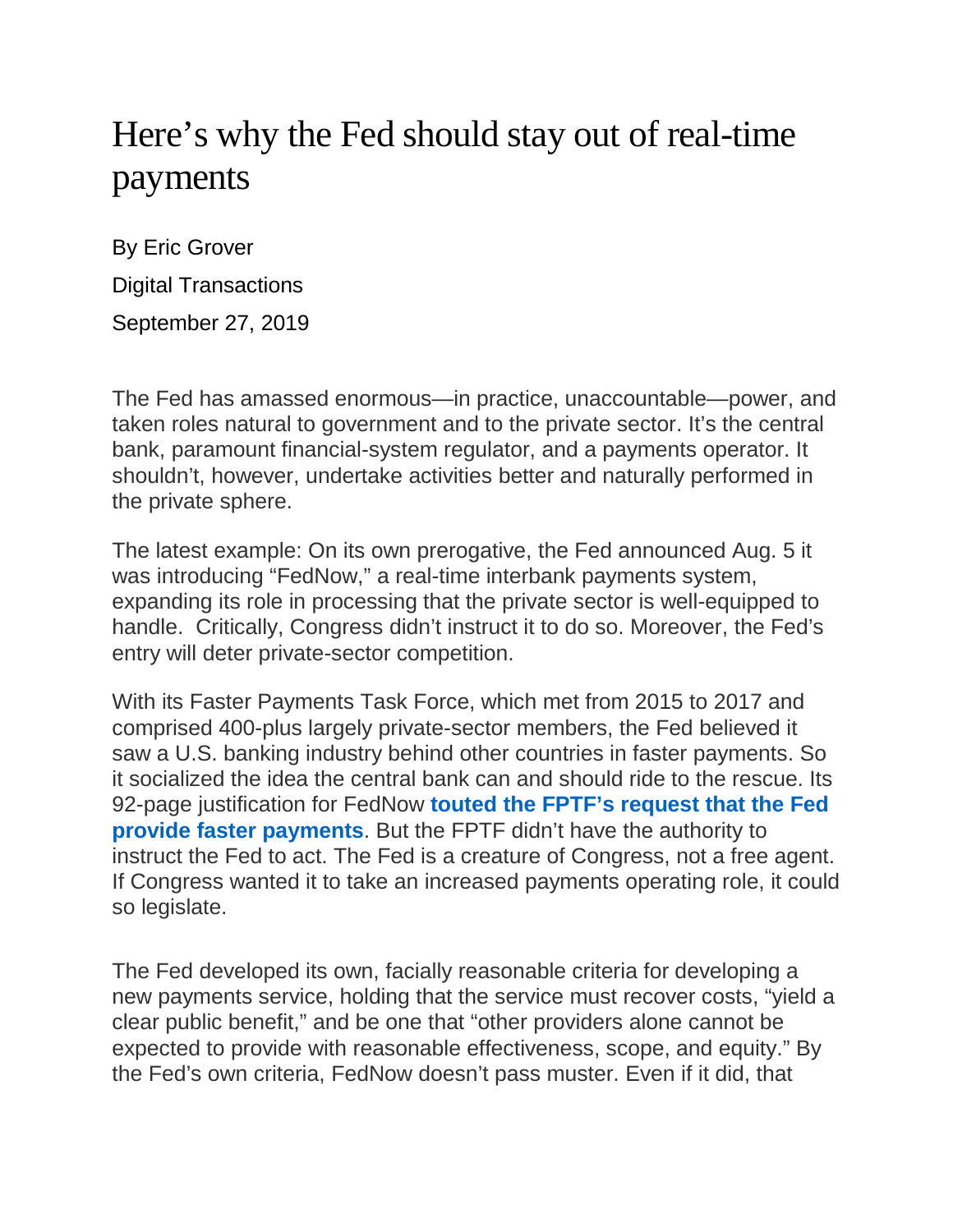would only be sufficient for determining what the central bank wants to do, not what it should or is permitted to do.

Viewing it as more efficient, many countries have only a single interbank payment-processing utility. The United States, however, has long recognized and preferred, in most spheres, the ingenuity and selfcorrecting power of competitive free markets over centrally engineered and managed utilities. The Fed, rightly on this score, notes that having a single provider and concomitant lack of competition would be undesirable.

The market is primed to be competitive. Large banks' cooperative, the Clearing House, launched a real-time payments system in 2017. In addition to TCH, Visa, Mastercard, and processors Fidelity National Information Services (FIS) and Fiserv, leveraging their card-delivery systems, provide real-time payments, and have ample wherewithal to do more. Mastercard is the United Kingdom's sole real-time payments processor. TCH uses that technology.

While misguided, the Fed's initiative could garner support on Capitol Hill from those who understand robust competition ensures maximum value and innovation, and worry TCH might monopolize the market. It could also draw backing from those on the Left who are keen for government to take an ever greater role in the economy. Politics makes for strange bedfellows. TCH's large-bank shareholders, moreover, aren't politically sympathetic on either side of the aisle.

Many businesses are only too happy for government to intervene or participate directly in the market, if they calculate they can profit, generally at the expense of other private-sector actors.

Tech behemoths **Google, [Amazon,](https://s22127.pcdn.co/wp-content/uploads/2018/12/fin-fed-real-time-payments-docket-op-1625-final.pdf) and Apple, goliath retailers [Walmart](https://www.wsj.com/articles/for-walmart-and-target-the-fed-holds-the-keys-to-faster-payments-1544097601) and [Target](https://www.wsj.com/articles/for-walmart-and-target-the-fed-holds-the-keys-to-faster-payments-1544097601)**, and PayPal, all support the Federal Reserve providing faster payments via its FedNow service, slated for introduction by 2024. Each of them, however, would howl in protest if Washington proposed competing with their business or helping would-be competitors.

Fearing The Clearing House will dominate the market, community banks, too, want the central bank to provide an instant-payments system. In contrast, large banks' objections to FedNow have been muted. The Fed is their regulator.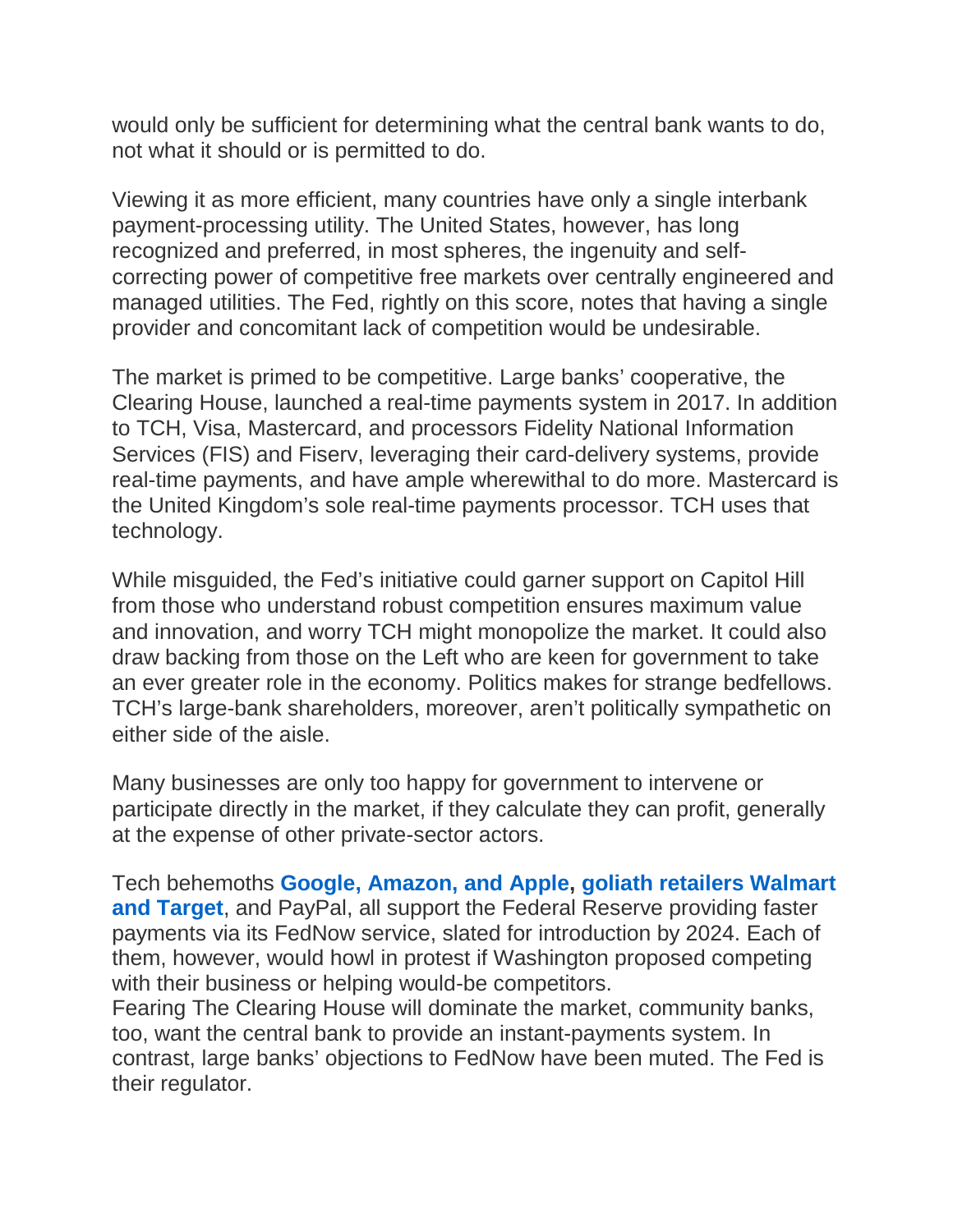The Fed contends it "would provide the safest and most efficient method for interbank settlement of faster payments…" Why, however, presume the central bank would be safer or more efficient, much less more innovative, than marquee private-sector payment systems like Mastercard, Visa, TCH, Fidelity National Information Services (FIS), and Fiserv?

The central bank is a quasi-government entity whose track record has been atrocious. It has, however, been politically adept, successfully cultivating public trust and an aura of being above politics. Economist Milton Friedman didn't buy it. He observed "No major institution in the U.S. has so poor a record of performance over so long a period as the Federal Reserve, yet so high a public reputation."

The Fed has failed miserably at its most important role: maintaining stable prices. From 1792 to 1912, U.S. prices rose 3%. From the Fed's 1913 creation to 2013, prices rose a whopping 2,380%. Further, on its own prerogative, the Fed in 2012 started targeting 2% inflation, flagrantly flouting its mandate to pursue stable prices. Stable prices means zero inflation, not prices doubling every 35 years.

Moreover, the Fed failed to anticipate the financial crisis. In March 2007, Fed Chairman Ben Bernanke told Congress the subprime mortgage crisis was "contained." That May, Bernanke declared "We believe the effect of the troubles in the subprime sector on the broader housing market will likely be limited, and we do not expect significant spillovers from the subprime market to the rest of the economy or to the financial system." Reality intruded.

Likewise, the Fed's assiduously nurtured notion that only it can ensure ubiquitous and equitable faster-payments access is a chimera. Interoperability and competition will ensure both. TCH is slowly expanding its reach. Mastercard and Visa directly and indirectly connect with most banks. Both global networks could provide ubiquitous real-time payments. Additionally, Fiserv and FIS serving thousands of U.S. banks could be formidable providers of faster payments.

Furthermore, FedNow's announcement will slow faster-payments adoption by causing many smaller banks to wait. The central bank says it will be available in 2023 or 2024. Worryingly, FedNow will discourage private